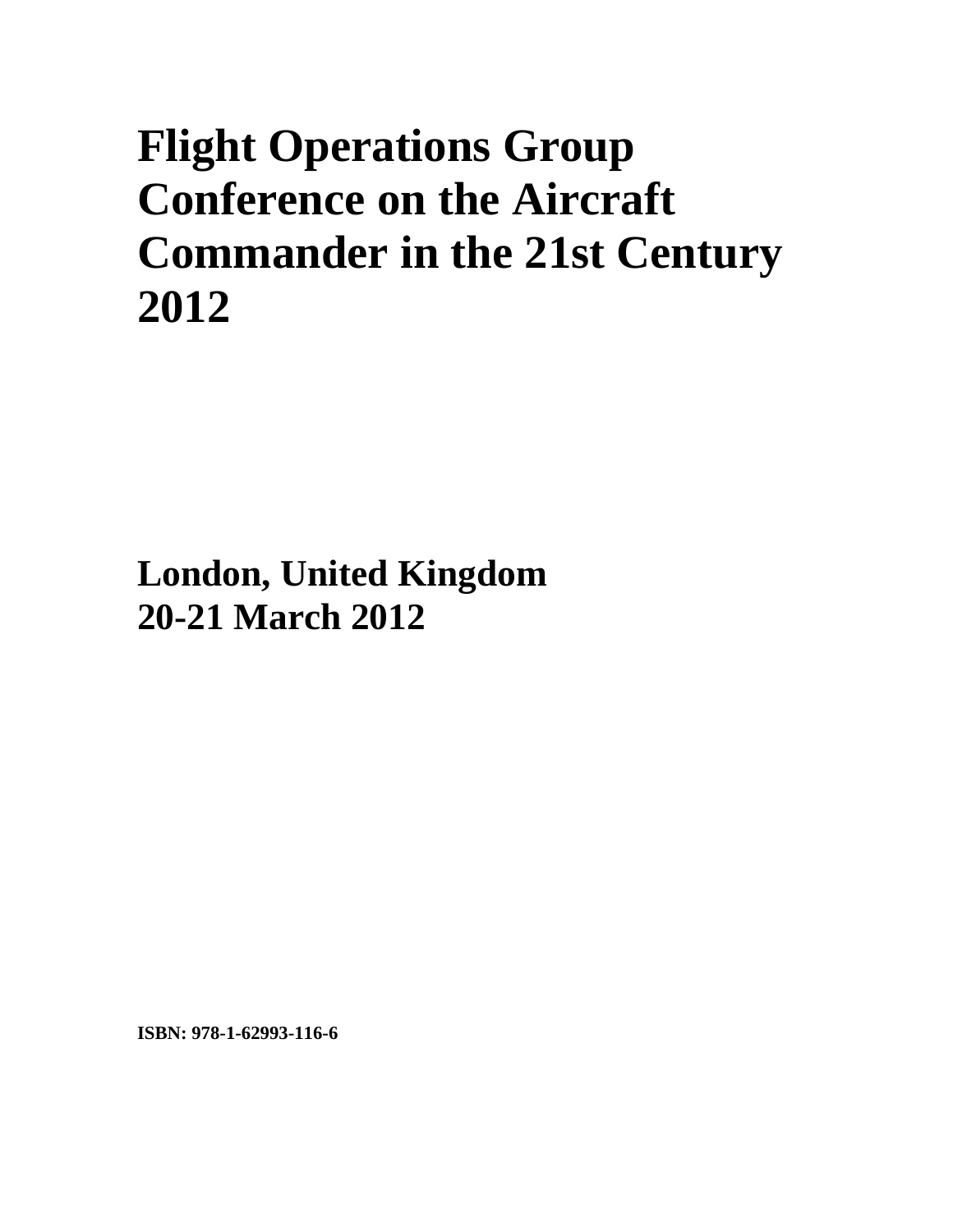**Printed from e-media with permission by:** 

Curran Associates, Inc. 57 Morehouse Lane Red Hook, NY 12571



**Some format issues inherent in the e-media version may also appear in this print version.** 

Copyright© (2012) by the Royal Aeronautical Society All rights reserved.

Printed by Curran Associates, Inc. (2013)

For permission requests, please contact the Royal Aeronautical Society at the address below.

Royal Aeronautical Society No. 4 Hamilton Place London W1J 7BQ United Kingdom

Phone: +44 (0) 20 7670 4300 Fax: +44 (0) 20 7670 4309

www.raes.org.uk

#### **Additional copies of this publication are available from:**

Curran Associates, Inc. 57 Morehouse Lane Red Hook, NY 12571 USA Phone: 845-758-0400 Fax: 845-758-2634 Email: curran@proceedings.com Web: www.proceedings.com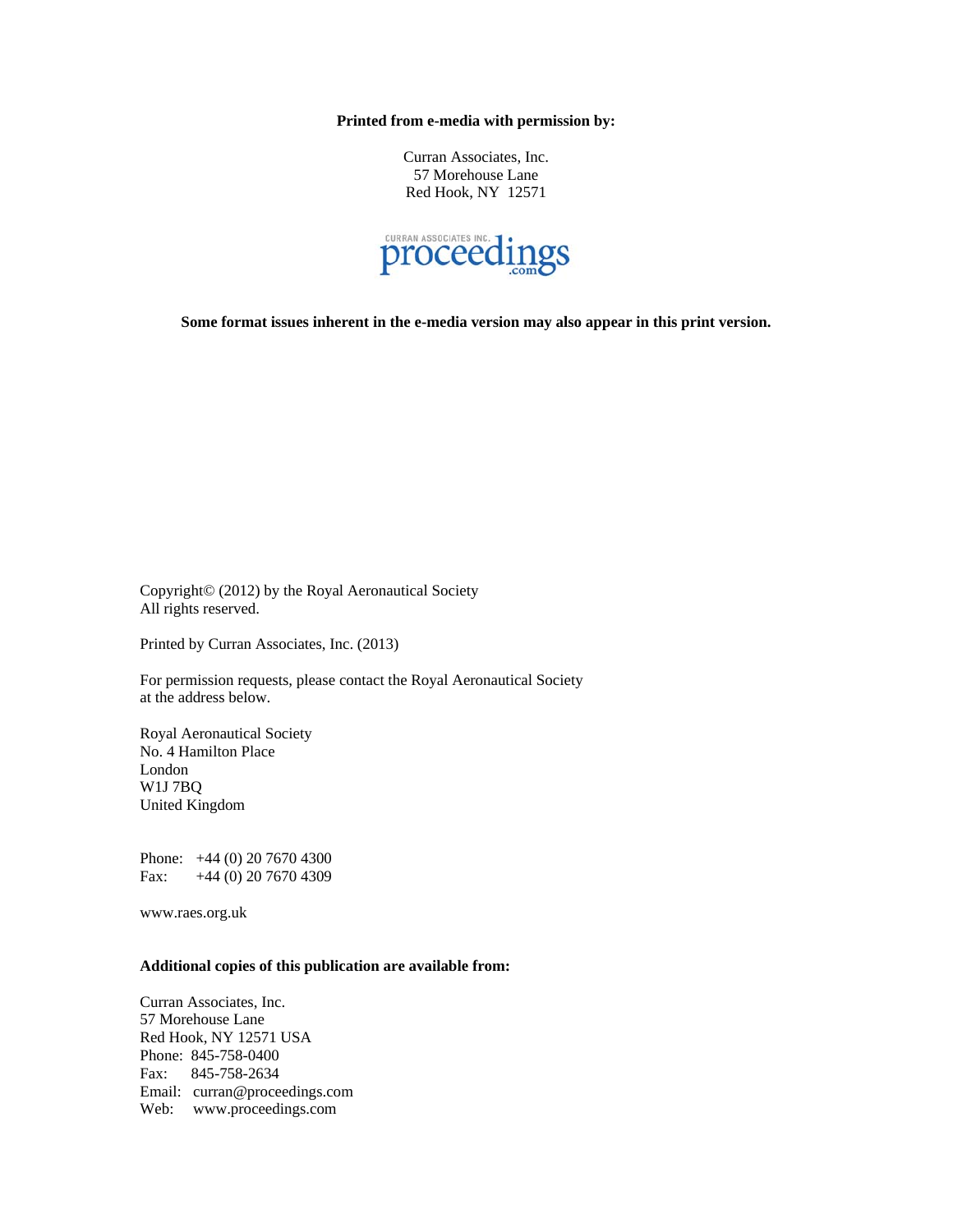# Programme

## Day 1 - London / 20 March 2012

| 08.15 | <b>Registration and Coffee</b>                                                                                                                                         |
|-------|------------------------------------------------------------------------------------------------------------------------------------------------------------------------|
| 08.50 | <b>Welcome and Introduction</b><br>Air Cdre Bill Tyack, Chairman, Learned Society Board & Capt David Martin, Flight Operations Group,<br>RAeS                          |
| 09.00 | Keynote Address: Will Technology Change the Requirements for the Aircraft Commander in<br>the 21st Century? """%<br>Capt David Evans, Check & Training Captain, Qantas |
|       | <b>Session 1: Minimum Regulations and Standards</b><br>Chairman: Capt Maurice Knowles, Flight Operations Group, RAeS                                                   |
| 09.30 | (1) International Co-operation on Harmonisation of Command Requirements """)<br>Henry Defalque, Technical Officer, Licensing and Operations, ICAO                      |
| 09.50 | (2) Proposals for AMC for Command Qualification THET WA<br>Capt Herbert Meyer, Section Manager, Operational Suitability, Certifications Directorate, EASA              |
| 10.10 | (3) An NAA Perspective on Existing Command Standards """"&"<br>Capt Terry Buckland, Deputy Head, Flight Crew Standards, UK CAA                                         |
| 10.30 | (4) Perceived Limitations to the "ICAO Licence" """"" \$<br>Capt Peter Wolfe, Executive Director, PABC                                                                 |
| 10.50 | <b>Discussion</b>                                                                                                                                                      |
| 11.10 | <b>Networking Coffee Break</b>                                                                                                                                         |
|       | <b>Session 2: Selection and Training for Future Success</b><br>Chairman: Peter Moxham, Flight Operations Group, RAeS                                                   |
| 11.40 | (5) Initial Selection - The Command Element """"('<br><b>Anthony Petteford, Managing Director, Oxford Aviation</b>                                                     |
| 12.00 | (6) Evidence Based Training THIP **<br>Capt Christian Norden, Director A350XWB, Flight Crew Development, Airbus France                                                 |
| 12.20 | (7) Selecting Pilots for Future Command """"++<br>Capt John Monks, Regulation & Development Manager, British Airways                                                   |
| 12.40 | <b>Networking Lunch Break</b>                                                                                                                                          |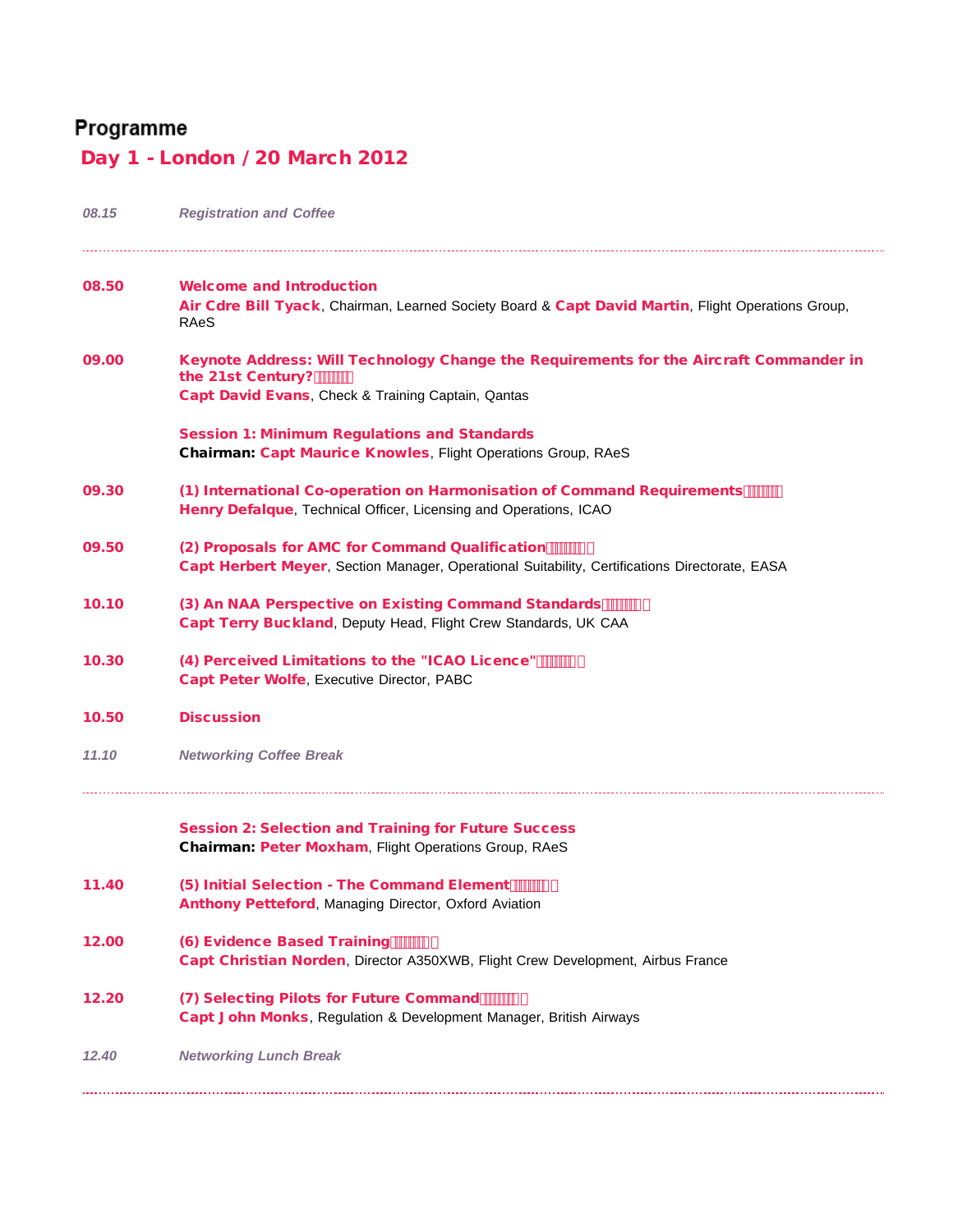| 13.40 | (8) "Catastrophic Forward Thinking" """", '<br><b>Jonathan Petitpierre, Marketing &amp; Advertising Specialist</b>                                 |
|-------|----------------------------------------------------------------------------------------------------------------------------------------------------|
| 14.00 | <b>Discussion</b>                                                                                                                                  |
|       | <b>Session 3: The Commander is Human</b>                                                                                                           |
| 14.20 | (9) Command Assessment: A TRTO's Perspective """" --<br>Capt Steve Billett, Chief Executive & Chief Pilot, CTC Aviation Jet Services               |
| 14.40 | (10) Business Jet Perspective: Are Command Requirements Different? """"%"<br>Capt Richard Weeks, Director of Crew Development, NetJets             |
| 15.00 | (11) Human Factors for Captains """%<br>Rhona Flin, Professor of Applied Psychology, University of Aberdeen                                        |
| 15.20 | <b>Discussion</b>                                                                                                                                  |
| 15.40 | <b>Networking Tea Break</b>                                                                                                                        |
|       | <b>Session 4: Operator Approaches and Challenges</b><br>Chairman: Capt Pete Terry, Flight Operations Group, RAeS                                   |
| 16.00 | (12) A European Approach to Command """"%-<br>Capt Burkhard Kruse, Vice President Crew Training, Lufthansa                                         |
| 16.20 | (13) Training for Command in a Multi-Cultural Environment """B 55<br>Capt Martin Mahoney, Senior Vice President Flight Training, Emirates          |
| 16.40 | (14) Developing First Officers in a Multi-Cultural Airline """% -<br>Capt Alan Wilson, Manager Flying Training, Cathay Pacific Airways             |
| 17.00 | (15) Command Selection & Training in Multi-Crew Aircraft of the Royal Air Force """" % -<br>Sqn Ldr Nigel Scopes, OC Ground Training Squadron, RAF |
| 17.20 | <b>Discussion</b>                                                                                                                                  |
| 17.40 | <b>Close of Day One Followed by Networking Drinks Reception</b>                                                                                    |
|       |                                                                                                                                                    |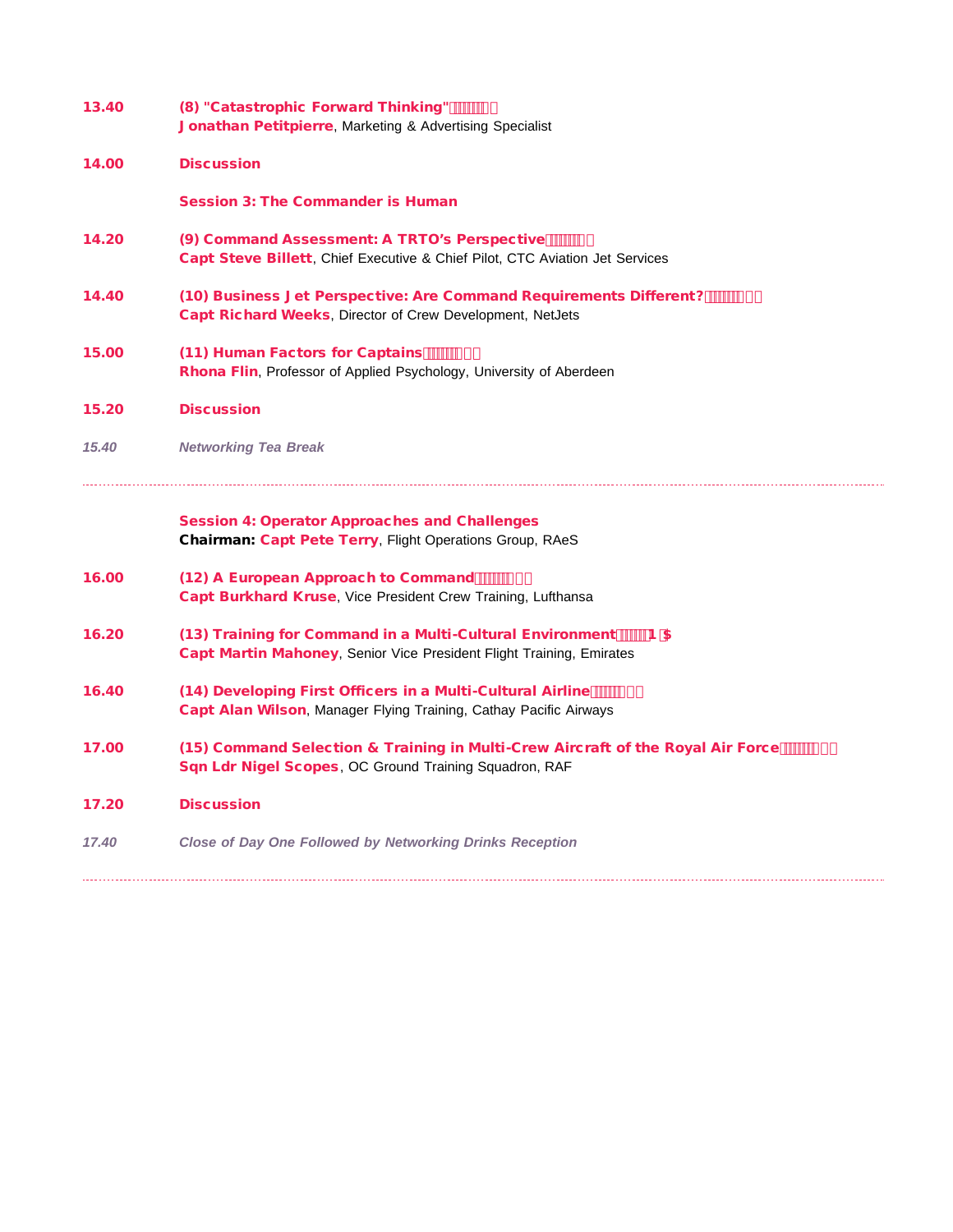### Programme

### Day 2 - London / 21 March 2012

| 08.30 | <b>Registration and Coffee</b>                                                                                                           |
|-------|------------------------------------------------------------------------------------------------------------------------------------------|
| 09.00 | <b>Review of Day One</b><br>Capt David Martin, Flight Operations Group, RAeS                                                             |
| 09.10 | Keynote Address: Future Technology - How to Train for the Basics and High Technology """" A<br>Capt Jacques Drappier, Owner, JDR Consult |
|       | <b>Session 5: Design for Command - The Manufacturer's View</b><br>Chairman: Capt Terry Buckland, Flight Operations Group, RAeS           |
| 09.40 | (16) The OEM's Input to Training for Type """"% (<br>Capt Philip Adrian, 737 Chief Technical Pilot & Chief Regulatory Affairs, Boeing    |
| 10.10 | (17) Designing Cockpits for Pilots """"% (<br>Capt Scott Martin, Experimental Test Pilot, Gulfstream                                     |
| 10.40 | (18) Manufacturing Interface with the Customer """"% *<br>Dick Wolf, Regional Manager - Aircraft Training, Bombardier                    |
| 11.10 | <b>Discussion</b>                                                                                                                        |
| 11.30 | <b>Networking Coffee Break</b>                                                                                                           |
|       | <b>Session 6: Technology - Friend or Foe</b><br>Chairman: Capt Richard Weeks, Flight Operations Group, RAeS                              |
| 12.00 | (19) Matching the Human to Technology """"&\$*<br><b>Nikki Heath, Chief Executive Officer, Symbiotics</b>                                |
| 12.20 | (20) Technology - The User's Perspective """"&%+<br><b>Capt Uwe Harter, IFALPA</b>                                                       |
| 12.40 | (21) Evidence Based Human Factors in Advanced Cockpits """"&&-<br>Dr Kathy Abbott, Chief Scientific and Technical Advisor, FAA           |
| 13.00 | <b>Discussion</b>                                                                                                                        |
| 13.20 | <b>Networking Lunch</b>                                                                                                                  |
|       |                                                                                                                                          |

Session 7: Mentoring - Its Place & Value Chairman: Capt Tim Sindall, Flight Operations Group, RAeS